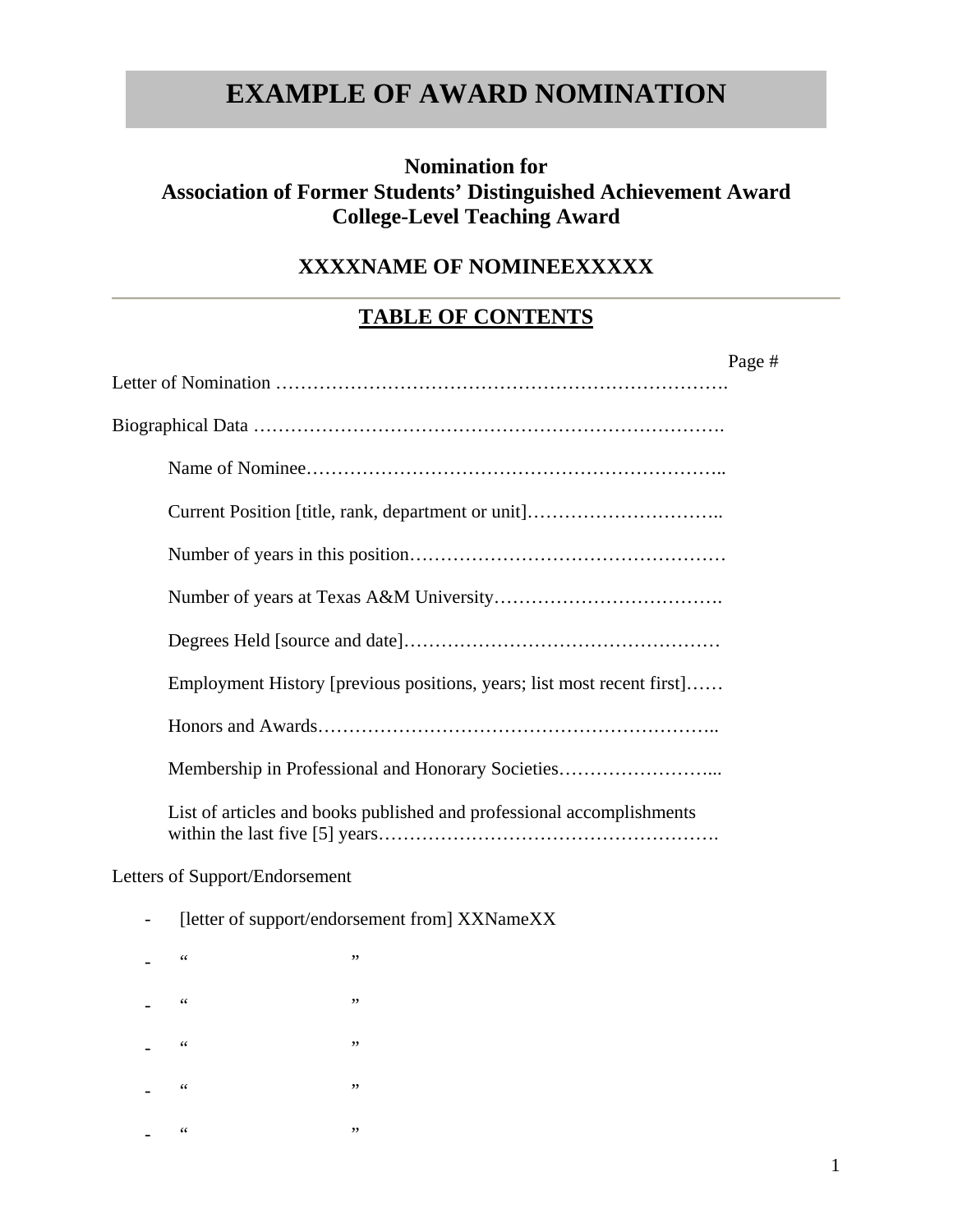#### **LETTER OF NOMINATION**

[limited to 4 pages in length]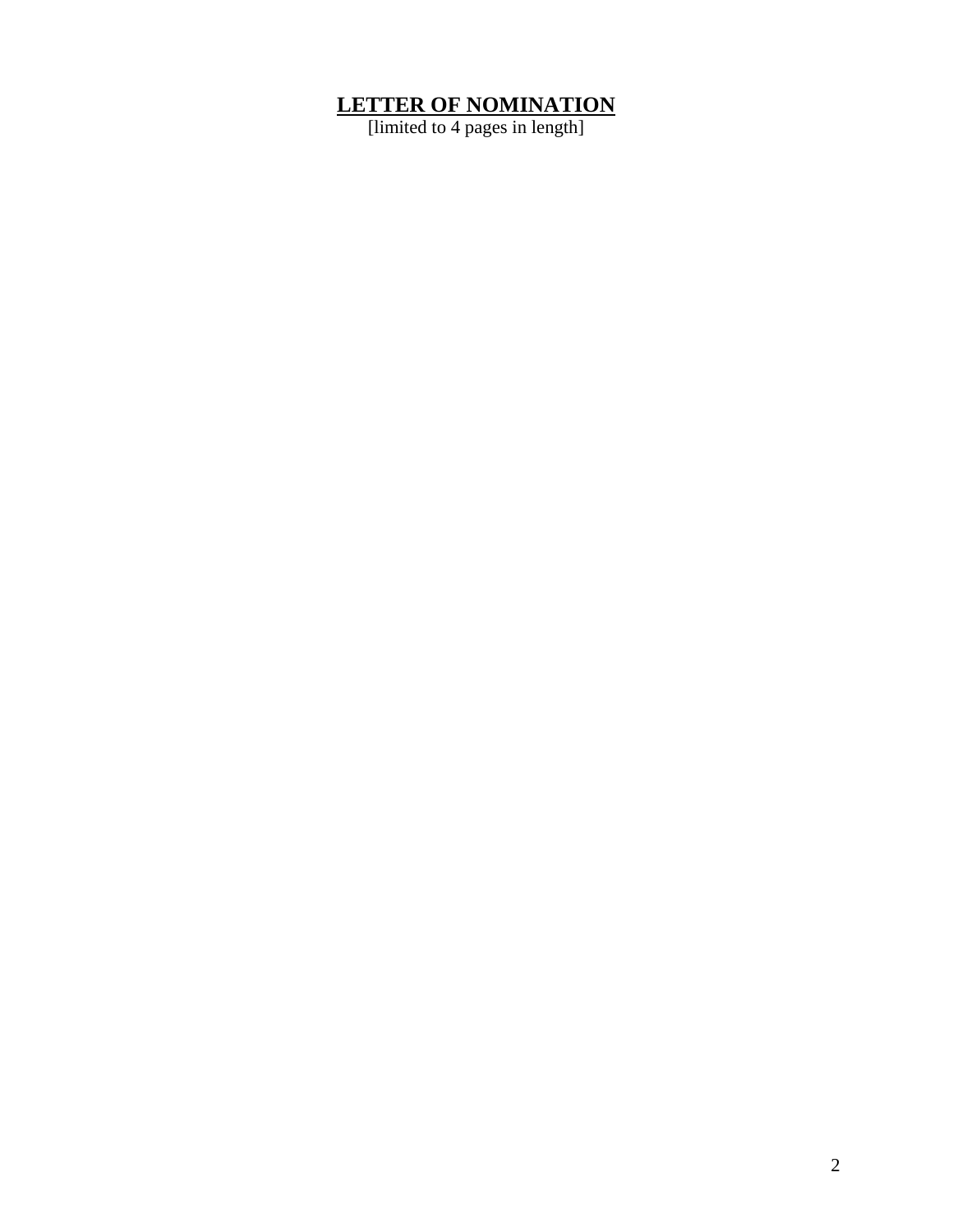# **BIOGRAPHICAL DATA**

Name of Nominee:

Current Position [title, rank, department or unit]:

Number of years in this position:

Number of years at Texas A&M University:

Degrees Held [source and date]:

Employment History [previous positions, years; list most recent first]:

Honors and Awards:

Membership in Professional and Honorary Societies [note offices held]

List of articles and books published and professional accomplishments within the last five [5] years [Note: if there are particularly significant accomplishments before the last five years, those should be included in the letter of nomination]